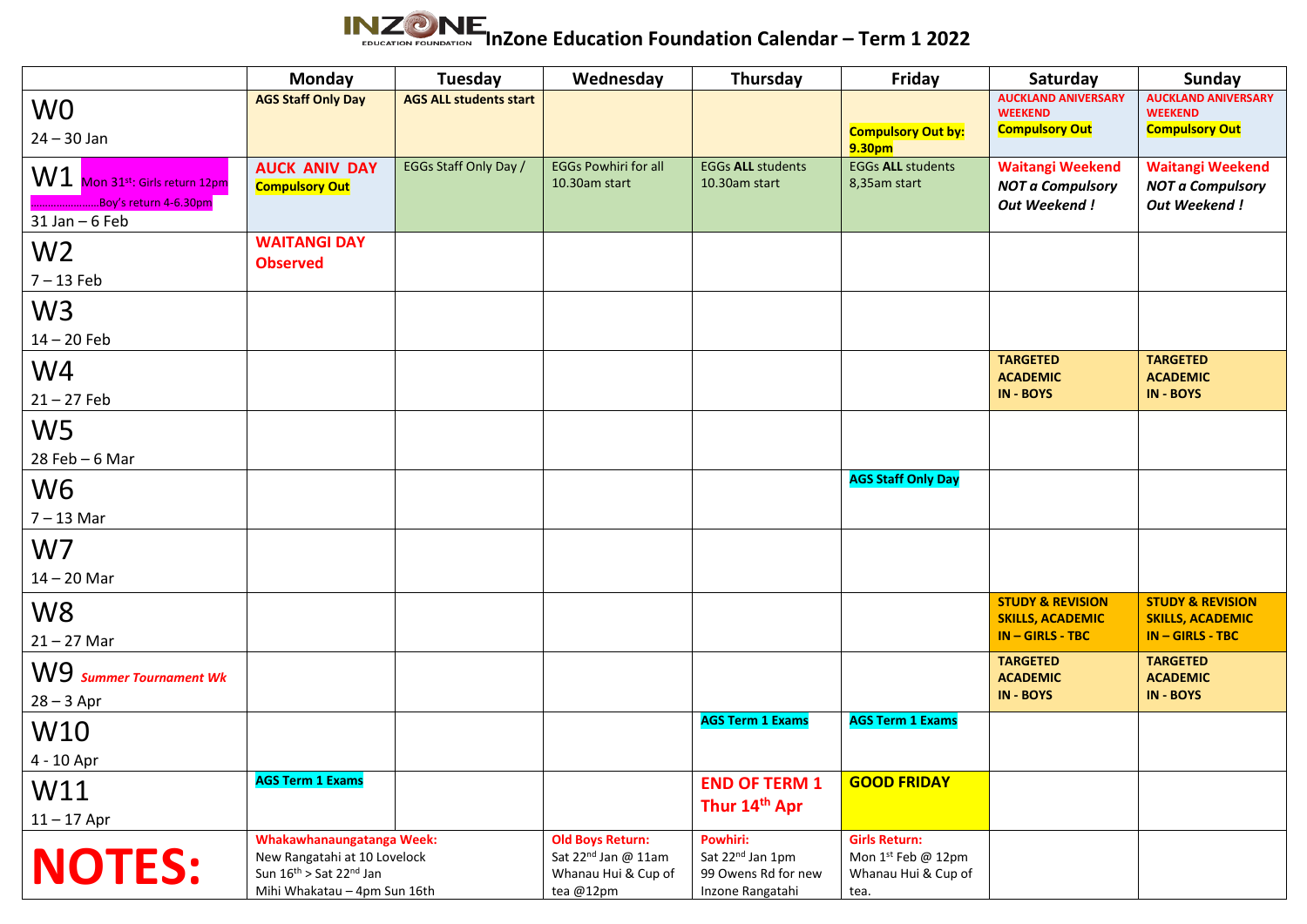## **InZone Education Foundation Calendar – Term 2 2022**

|                                                   | Monday                                                                  | Tuesday                                                   | Wednesday                                                                   | Thursday                                                                         | Friday                                                                | Saturday                                           | <b>Sunday</b>                                  |
|---------------------------------------------------|-------------------------------------------------------------------------|-----------------------------------------------------------|-----------------------------------------------------------------------------|----------------------------------------------------------------------------------|-----------------------------------------------------------------------|----------------------------------------------------|------------------------------------------------|
| W1<br>Sun 1st May: Return 4-6.00pm<br>$2 - 8$ May | <b>TERM 2 BEGINS</b><br>Mon 2 <sup>nd</sup> May                         |                                                           |                                                                             |                                                                                  |                                                                       |                                                    |                                                |
| W <sub>2</sub><br>$9 - 15$ May                    |                                                                         |                                                           |                                                                             |                                                                                  |                                                                       |                                                    |                                                |
| W <sub>3</sub><br>$16 - 22$ May                   | <b>EGGS (NCEA) Teachers</b><br><b>Only Day</b>                          |                                                           |                                                                             | AGS Form 6-7<br><b>Interviews</b>                                                |                                                                       |                                                    |                                                |
| W4<br>$23 - 29$ May                               | <b>AGS Form 5</b><br><b>Interviews</b>                                  |                                                           | <b>Girls Advisory Hui</b>                                                   | <b>Boys Advisory Hui</b>                                                         |                                                                       |                                                    |                                                |
| W <sub>5</sub><br>$30 - 5$ June                   |                                                                         | <b>AGS Form 4</b><br><b>Interviews</b>                    |                                                                             | <b>Compulsory Out By:</b><br>9.30pm                                              | <b>EGGS Teachers Only</b><br>$Day - GIRLS$<br><b>COMPULSORY OUT</b>   | <b>ALL COMPULSORY</b><br><b>OUT</b>                | <b>ALL COMPULSORY</b><br><b>OUT</b>            |
| W <sub>6</sub><br>$6 - 12$ June                   | <b>QUEENS BIRTHDAY</b><br><b>COMPULSORY OUT</b><br>Return 4.00 - 6.00pm |                                                           |                                                                             |                                                                                  |                                                                       | <b>Kāinga Open Day</b><br><b>ALL COMPULSORY IN</b> | <b>ALL COMPULSORY IN</b>                       |
| W7<br>$13 - 19$ June                              |                                                                         | <b>AGS Careers Evening</b>                                |                                                                             | <b>EGGS Year 9 and 10</b><br><b>Reports Thursday</b>                             |                                                                       |                                                    |                                                |
| W <sub>8</sub><br>$20 - 26$ June                  |                                                                         |                                                           | <b>AGS Form 3</b><br><b>Interviews</b><br>EGGS Year 11-13<br><b>Reports</b> | <b>Compulsory Out By:</b><br>9.30pm                                              | <b>PUBLIC HOLIDAY</b><br><b>MATARIKI</b><br><b>COMPULSORY OUT</b>     | <b>ALL COMPULSORY</b><br><b>OUT</b>                | <b>ALL COMPULSORY</b><br><b>OUT</b>            |
| W <sub>9</sub><br>$27 - 3$ July                   |                                                                         | <b>EGGS Subject Teacher</b><br><b>Conference Option 1</b> |                                                                             |                                                                                  | AGS F $5 - 7$ Exams                                                   | <b>COMPULSORY</b><br><b>ACADEMIC IN - BOYS</b>     | <b>COMPULSORY</b><br><b>ACADEMIC IN - BOYS</b> |
| W10<br>$4 - 10$ July                              | AGS F $5 - 7$ Exams                                                     | AGS F $3 - 7$ Exams                                       | AGS F $3 - 7$ Exams                                                         | AGS F $3 - 7$ Exams<br><b>EGGS Subject Teacher</b><br><b>Conference Option 2</b> | AGS F $3 - 7$ Exams<br><b>TERM 2 ENDS</b><br>Fri 8 <sup>th</sup> July |                                                    |                                                |
| <b>NOTES:</b>                                     |                                                                         |                                                           |                                                                             |                                                                                  |                                                                       |                                                    |                                                |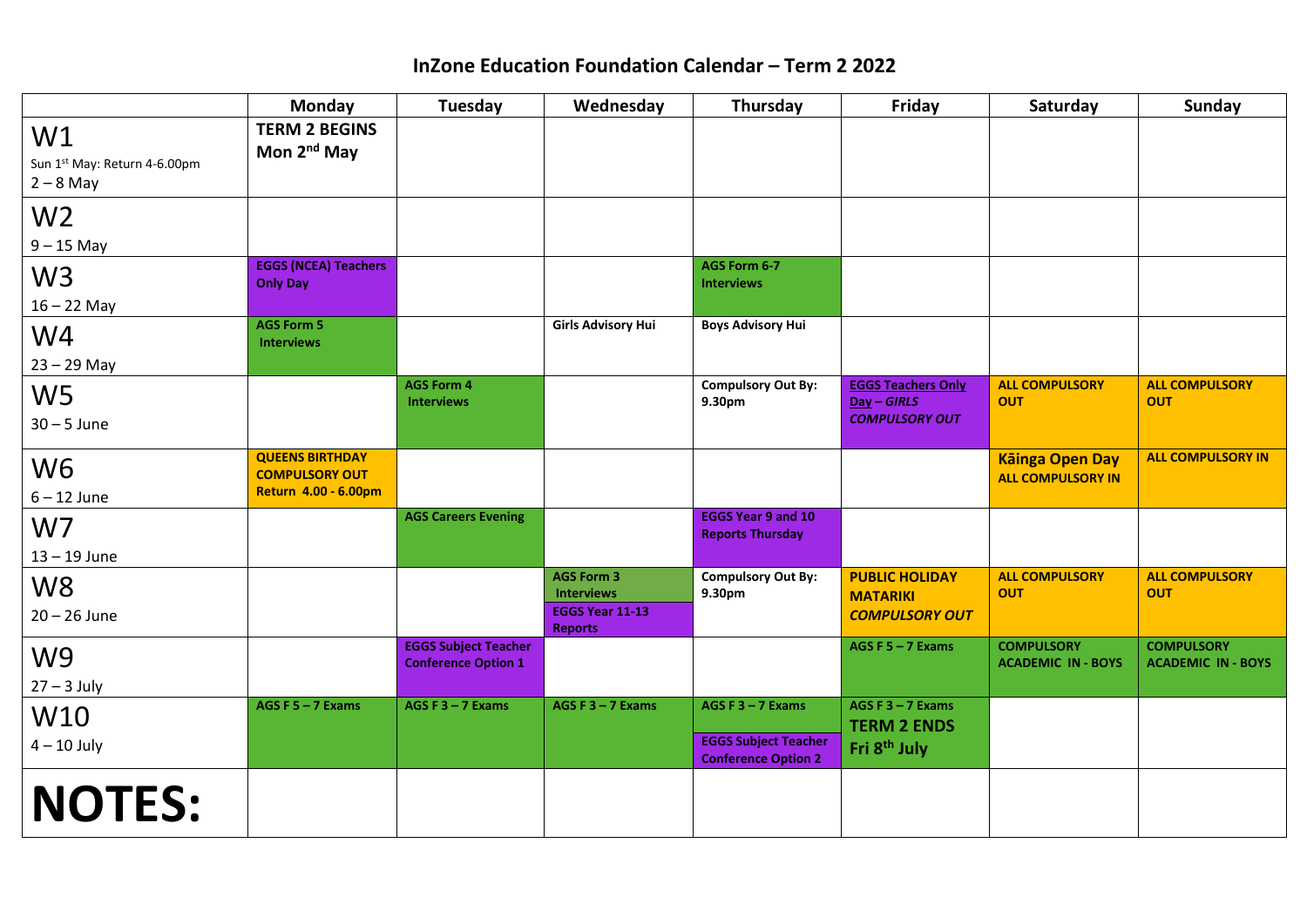## **InZone Education Foundation Calendar – Term 3 2022**

|                                            | Monday                                           | Tuesday                                          | Wednesday                                          | Thursday                                         | Friday                                           | Saturday                                   | Sunday                                       |
|--------------------------------------------|--------------------------------------------------|--------------------------------------------------|----------------------------------------------------|--------------------------------------------------|--------------------------------------------------|--------------------------------------------|----------------------------------------------|
| W1                                         | <b>TERM 3 BEGINS</b>                             |                                                  | <b>EGGS Pathways</b><br><b>Information Evening</b> |                                                  |                                                  |                                            |                                              |
| Sun 25 <sup>th</sup> July: Return 4-6.00pm | Mon 25 <sup>th</sup> July                        |                                                  |                                                    |                                                  |                                                  |                                            |                                              |
| $25 - 31$ Jul                              |                                                  |                                                  |                                                    |                                                  |                                                  |                                            |                                              |
| W <sub>2</sub>                             |                                                  |                                                  | <b>EGGS 2023 Course</b><br><b>Information and</b>  |                                                  |                                                  | <b>TARGETED</b><br><b>ACADEMIC</b>         | <b>TARGETED</b><br><b>ACADEMIC</b>           |
| $1st - 7$ Aug                              |                                                  |                                                  | selection evening                                  |                                                  |                                                  | <b>IN-BOYS</b>                             | IN - BOYS                                    |
| W <sub>3</sub>                             |                                                  |                                                  | <b>Whaea Te Pae Tawhiti</b><br>- Maori Futures     |                                                  |                                                  |                                            |                                              |
| $8 - 14$ Aug                               |                                                  |                                                  | inspiration afternoon                              |                                                  |                                                  |                                            |                                              |
|                                            |                                                  |                                                  | for Year 11-13                                     |                                                  |                                                  |                                            |                                              |
| W4                                         |                                                  |                                                  |                                                    |                                                  | <b>EGGS MID-TERM</b><br><b>BREAK-GIRLS</b>       | <b>EGGS MID-TERM</b><br><b>BREAK-GIRLS</b> | <b>EGGS MID-TERM</b><br><b>BREAK - GIRLS</b> |
| $15 - 21$ Aug                              |                                                  |                                                  |                                                    |                                                  | <b>COMPULSORY OUT</b>                            | <b>COMPULSORY OUT</b>                      | <b>COMPULSORY OUT</b>                        |
| W <sub>5</sub>                             |                                                  |                                                  | <b>EGGS (NCEA) Teachers</b><br><b>Only Day</b>     |                                                  |                                                  |                                            |                                              |
| $22 - 28$ Aug                              |                                                  |                                                  |                                                    |                                                  |                                                  |                                            |                                              |
| W6 Winter Tournament Wk                    |                                                  |                                                  | <b>Compulsory Out</b>                              | <b>AGS MID-TERM BREAK</b>                        | <b>AGS MID-TERM BREAK</b>                        | <b>BOYS COMPULSORY</b>                     | <b>BOYS COMPULSORY</b>                       |
| $29 - 4$ Sept                              |                                                  |                                                  | for boys by:                                       | <b>SCHOOL CLOSED</b><br><b>BOYS COMPULSORY</b>   | <b>SCHOOL CLOSED</b><br><b>BOYS COMPULSORY</b>   | OUT.                                       | <b>OUT</b><br>Return 4.00 - 6.00pm           |
|                                            |                                                  |                                                  | 9.30pm                                             | <b>OUT</b>                                       | <b>OUT</b>                                       |                                            |                                              |
| W <sub>7</sub>                             |                                                  |                                                  |                                                    |                                                  |                                                  |                                            |                                              |
| $5 - 11$ Sept                              |                                                  |                                                  |                                                    |                                                  |                                                  |                                            |                                              |
| W <sub>8</sub>                             |                                                  |                                                  | <b>EGGS Practice exams</b>                         | <b>EGGS Practice exams</b>                       | AGS F 6& 7 Exam                                  | <b>FORM 6 &amp; 7</b>                      | <b>FORM 6 &amp; 7</b>                        |
| $12 - 18$ Sept                             |                                                  |                                                  | 14th-23rd Sept                                     | 14 <sup>th</sup> -23 <sup>rd</sup> Sept          |                                                  | <b>COMPULSORY</b><br><b>ACADEMIC IN</b>    | <b>COMPULSORY</b><br><b>ACADEMIC IN</b>      |
|                                            |                                                  |                                                  |                                                    |                                                  | <b>EGGS Practice exams</b><br>14th-23rd Sept     | <b>BOYS AND GIRLS</b>                      | <b>BOYS AND GIRLS</b>                        |
|                                            |                                                  |                                                  |                                                    |                                                  |                                                  |                                            |                                              |
| W <sub>9</sub>                             | AGS F 6& 7 Exams                                 | AGS F 6& 7 Exams                                 | AGS F 6& 7 Exams                                   | AGS F 6& 7 Exams                                 | AGS F 6& 7 Exams                                 | <b>FORM 3 &amp; 4</b><br><b>COMPULSORY</b> | <b>FORM 3 &amp; 4</b><br><b>COMPULSORY</b>   |
| $19 - 25$ Sept                             | <b>EGGS Practice exams</b>                       | <b>EGGS Practice exams</b>                       | <b>EGGS Practice exams</b>                         | <b>EGGS Practice exams</b>                       | <b>EGGS Practice exams</b>                       | <b>ACADEMIC IN - BOYS</b>                  | <b>ACADEMIC IN - BOYS</b>                    |
|                                            | 14th-23rd Sept<br><b>AGS F3&amp;4 Assessment</b> | 14th-23rd Sept<br><b>AGS F3&amp;4 Assessment</b> | 14th-23rd Sept<br><b>AGS F3&amp;4 Assessment</b>   | 14th-23rd Sept<br><b>AGS F3&amp;4 Assessment</b> | 14th-23rd Sept<br><b>AGS F3&amp;4 Assessment</b> |                                            |                                              |
| W10                                        |                                                  |                                                  |                                                    |                                                  | AGS-F6&7                                         |                                            |                                              |
| $26 - 2$ Oct                               |                                                  |                                                  |                                                    |                                                  | <b>Cambridge Leave</b>                           |                                            |                                              |
|                                            |                                                  |                                                  |                                                    |                                                  | <b>TERM 3 ENDS</b><br>Fri 30 <sup>th</sup> Sept  |                                            |                                              |
|                                            |                                                  |                                                  |                                                    |                                                  |                                                  |                                            |                                              |
| <b>NOTES:</b>                              |                                                  |                                                  |                                                    |                                                  |                                                  |                                            |                                              |
|                                            |                                                  |                                                  |                                                    |                                                  |                                                  |                                            |                                              |